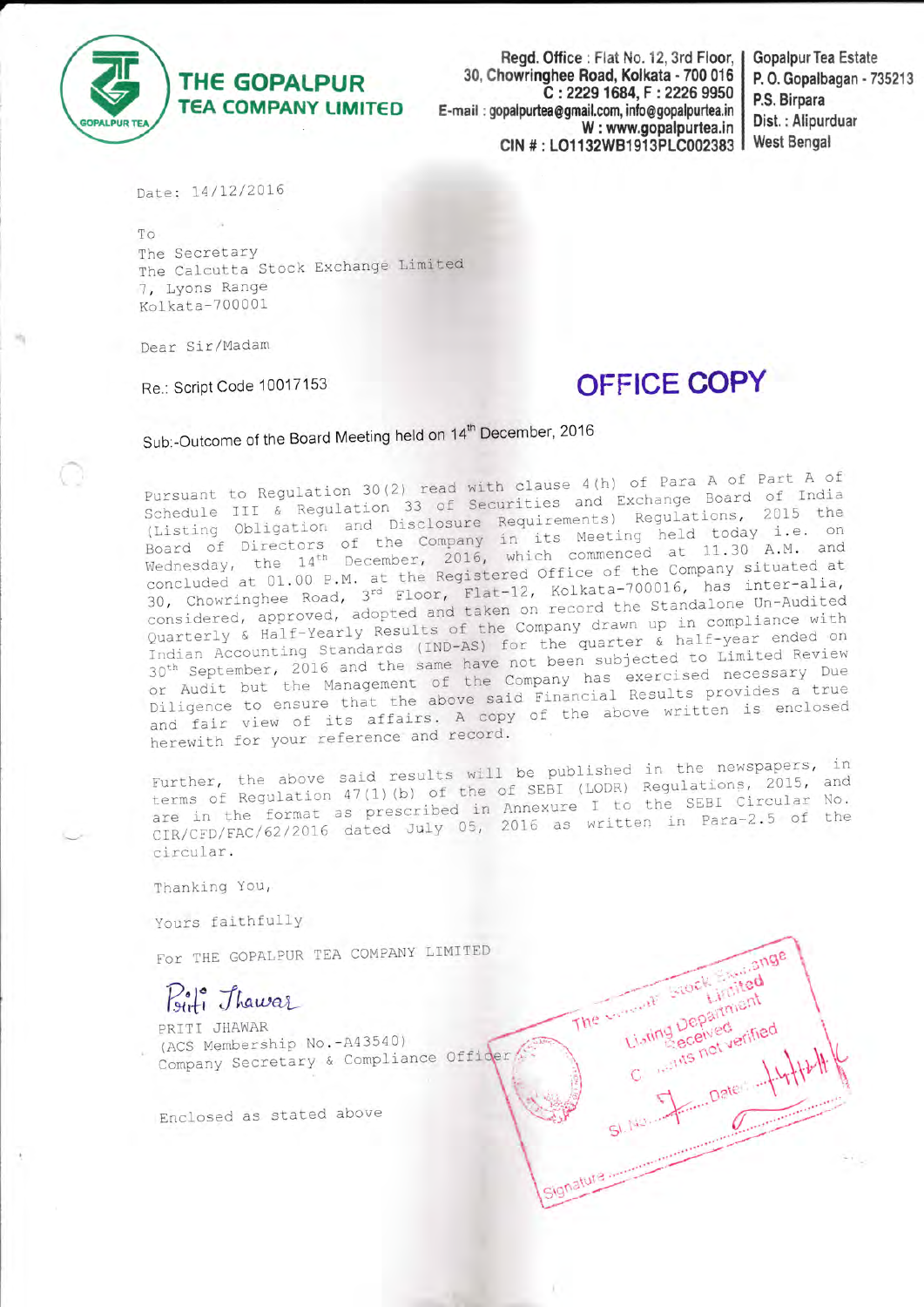

**THE GOPALPUR** 

### Read, Office: Flat No. 12, 3rd Floor, | 30, Chowringhee Road, Kolkata - 700 016 C: 2229 1684, F: 2226 9950 E-mail: gopalpurtea@gmail.com, info@gopalpurtea.in **TEA COMPANY LIMITED** W: www.gopalpurtea.in CIN #: LO1132WB1913PLC002383

**Gopalpur Tea Estate** P. O. Gopalbagan - 735213 P.S. Birpara Dist. : Alipurduar **West Bengal** 

# TO WHOM IT MAY CONCERN

In terms of point (iv) of para 2.6.1 of the SEBI Circular CIR/CFD/FAC/62/2016 dated July 05, 2016, the company discloses with due prominence that the Ind-AS compliant financial results pertaining to the quarter ending 30<sup>th</sup> September, 2016, Ind-AS compliant financial results for the corresponding year to date / quarter ended 30<sup>th</sup> September, 2015 shall be provided, but the submission of Ind-AS compliant financial results and Balance Sheet for the previous year ended 31st March, 2016 is not mandatory. However, in case the company intends to submit these results the same may be without Limited Review or Audit as the Limited Review or Audit of the same is not mandatory. Hence, they have not been subjected to Limited Review or Audit. However, the Management of the Company has exercised necessary Due Diligence to ensure that the Un-Audited Quarterly & Half Yearly Financial Results provides a true and fair view of its affairs.

> On behalf of the Board of Directors For The Gopalpur Tea Company Limited

Place: Kolkata Dated: 14.12.2016

Raj Kumar Somani Non-Executive Director DIN-00466419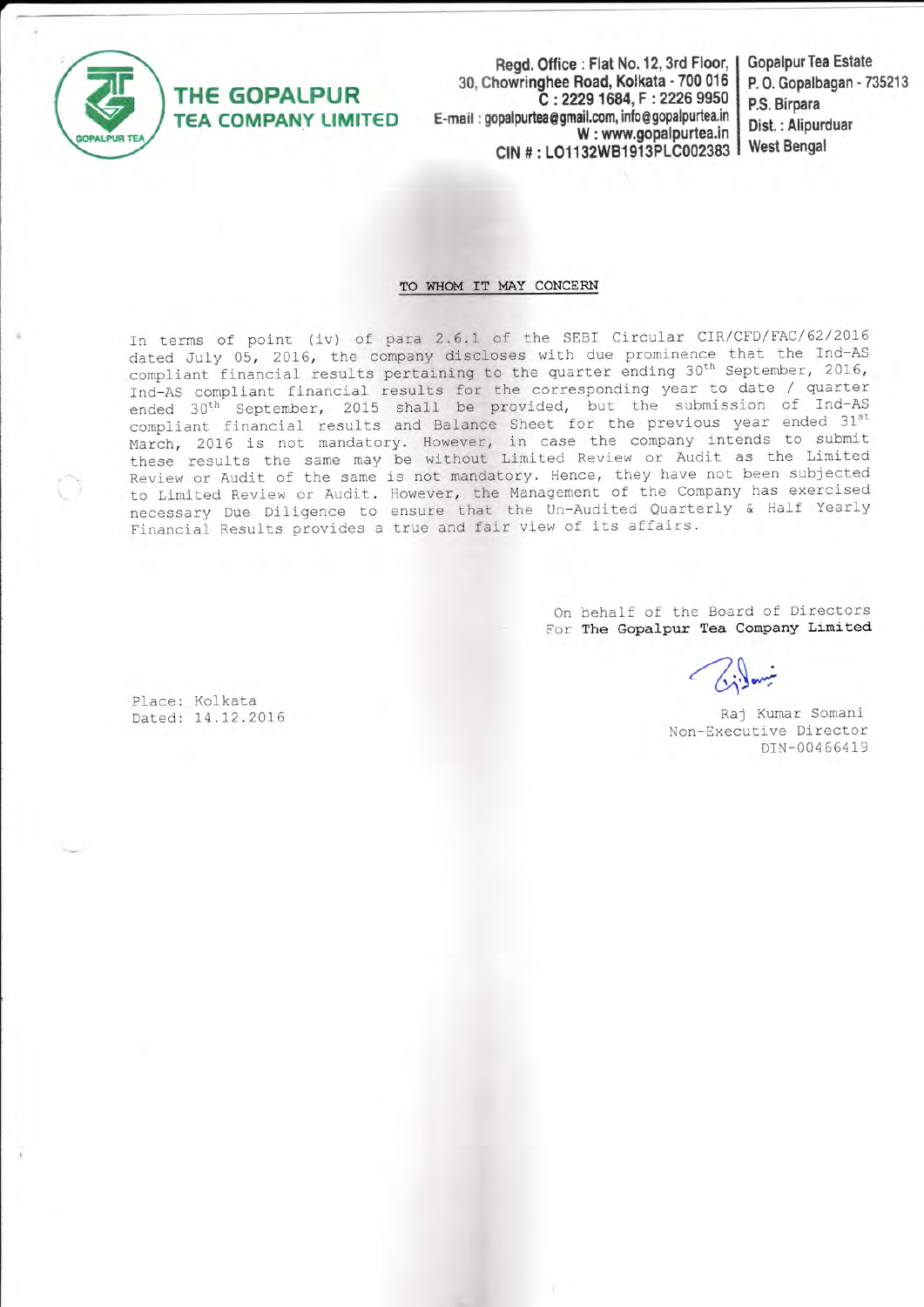#### Schedule III "Division II

Financial Statements for a company whose financial statements are drawn up in compliance of the Companies (Indian Accounting Standards) Rules, 2015. PART I - BALANCE SHEET

Name of the Company THE GOPALPUR TEA CO. LTD. (Rupees in Lakhs) Balance Sheet as at 30/09/2016 Figures as at the end of Figures as at the end of the previous the current reporting Note No. Particulars reporting period 30/09/2016 period 30/09/2015  $\overline{\mathbf{3}}$  $\overline{4}$  $\overline{2}$  $\overline{1}$ ASSETS Non-current assets  $(1)$ 998.03 962.38 (a) Property, Plant and Equipment 138.13  $\circ$ (b) Capital work-in-progress  $\circ$  $\circ$ (c) Investment Property  $\circ$  $\overline{0}$ (d) Goodwill  $\overline{0}$  $\mathbb O$ (e) Other Intangible assets  $\overline{0}$  $\overline{0}$ (f) Intangible assets under development  $\circ$  $\circ$ (g) Biological Assets other than bearer plants  $\overline{0}$  $\circ$ (h) Financial Assets  $0.12$ 22.31 (i) Investments  $\circ$  $\circ$ (iii) Trade receivables 1.65 1.65 (iii) Loans 7.92 21.92 (iv) Others (to be specified)  $\circ$  $\circ$ (ii) Deferred tax assets (net)  $\overline{0}$  $\circ$ (i) Other non-current assets  $(2)$ Current assets 316.86 428.2 (a) Inventories  $\Omega$  $\mathbb O$ (b) Financial Assets  $\overline{0}$  $\mathbb O$ (i) investments 60.92  $-3.56$ (iii) Trade receivables 14.9 21.09 (iii) Cash and cash equivalents  $\overline{0}$  $\circ$ (iv) Bank balances other than (iii) above 6.82 35.24  $(v)$  Loans  $0.44$  $0.12$ (vi) Others (to be specified)  $\overline{0}$  $\mathbb O$ (c) Current Tax Assets (Net)  $\Omega$  $\overline{0}$ (d) Other current assets 1421.66 1613.48 **Total Assets** 

The Gopelpur Tea Co. Ltd. **Director**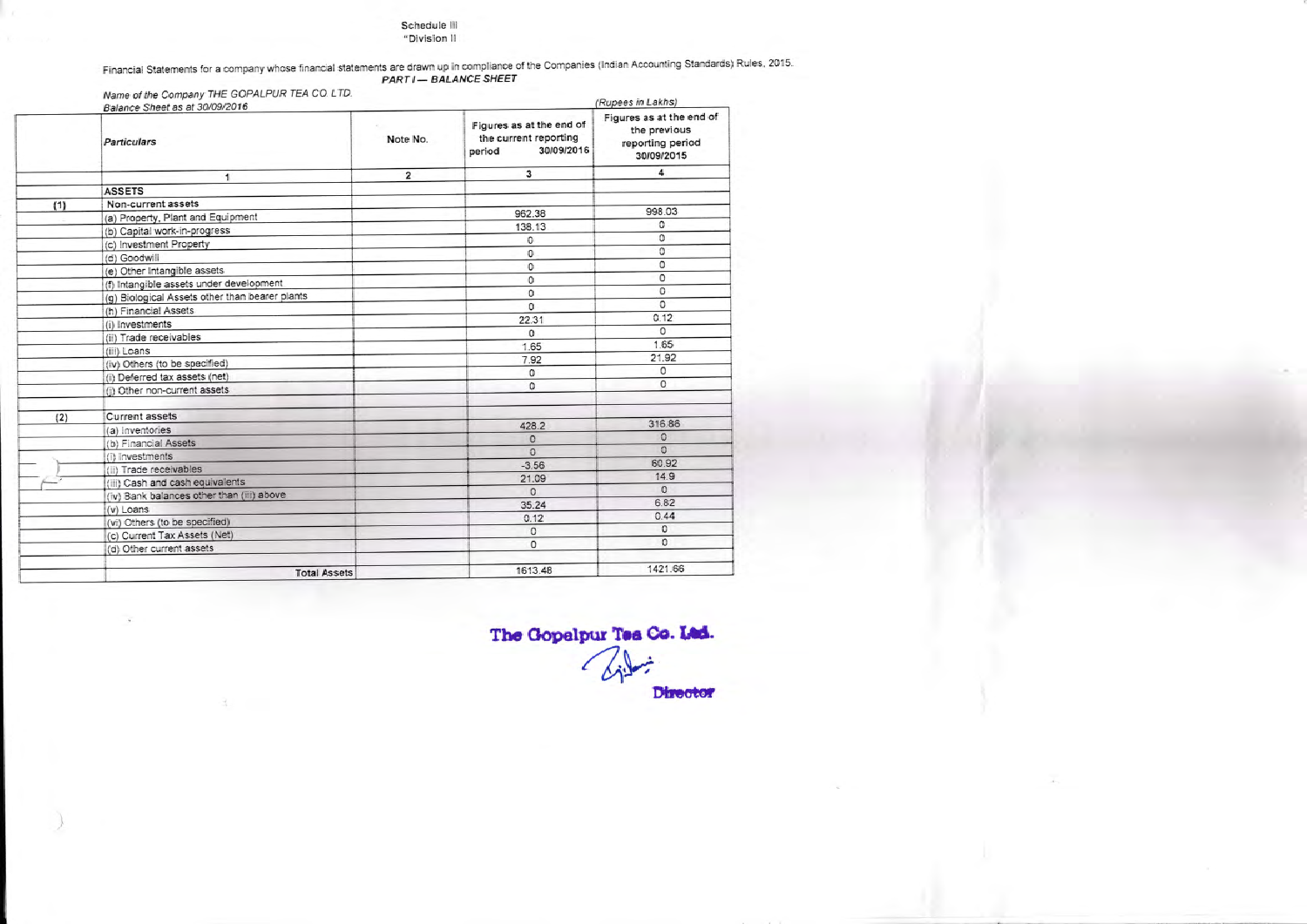|     | EQUITY AND LIABILITIES                                                                         |         |         |
|-----|------------------------------------------------------------------------------------------------|---------|---------|
|     | Equity                                                                                         |         |         |
|     | (a) Equity Share capital                                                                       | 455.89  | 455.89  |
|     | (b) Other Equity                                                                               | 746.49  | 753.01  |
|     | <b>LIABILITIES</b>                                                                             |         |         |
| (1) | Non-current liabilities                                                                        |         |         |
|     | (a) Financial Liabilities                                                                      |         |         |
|     | (i) Borrowings                                                                                 | 9.38    | ٥       |
|     | (ii) Trade payables                                                                            | 0       | 0       |
|     | (iii) Other financial liabilities (other than those specified<br>in item (b), to be specified) | 0       | 0       |
|     | (b) Provisions                                                                                 | 0       | 0       |
|     | (c) Deferred tax liabilities (Net)                                                             | 46.07   | 41.36   |
|     | (d) Other non-current liabilities                                                              | 0       | 0       |
| (2) | <b>Current liabilities</b>                                                                     |         |         |
|     | (a) Financial Liabilities                                                                      |         |         |
|     | (i) Borrowings                                                                                 | 162.03  | 18.79   |
|     | (ii) Trade payables                                                                            | 29.42   | 71.73   |
|     | (iii) Other financial liabilities (other than those specified<br>in item (c)                   | 0       | G       |
|     | (b) Other current liabilities                                                                  | 164.2   | 80.88   |
|     | (c) Provisions                                                                                 | 0       | 0       |
|     | (d) Current Tax Liabilities (Net)                                                              | 0       | 0       |
|     | <b>Total Equity and Liabilities</b>                                                            | 1613.48 | 1421.66 |

The Gopalpur Tea Co. Ltd.

Uil Director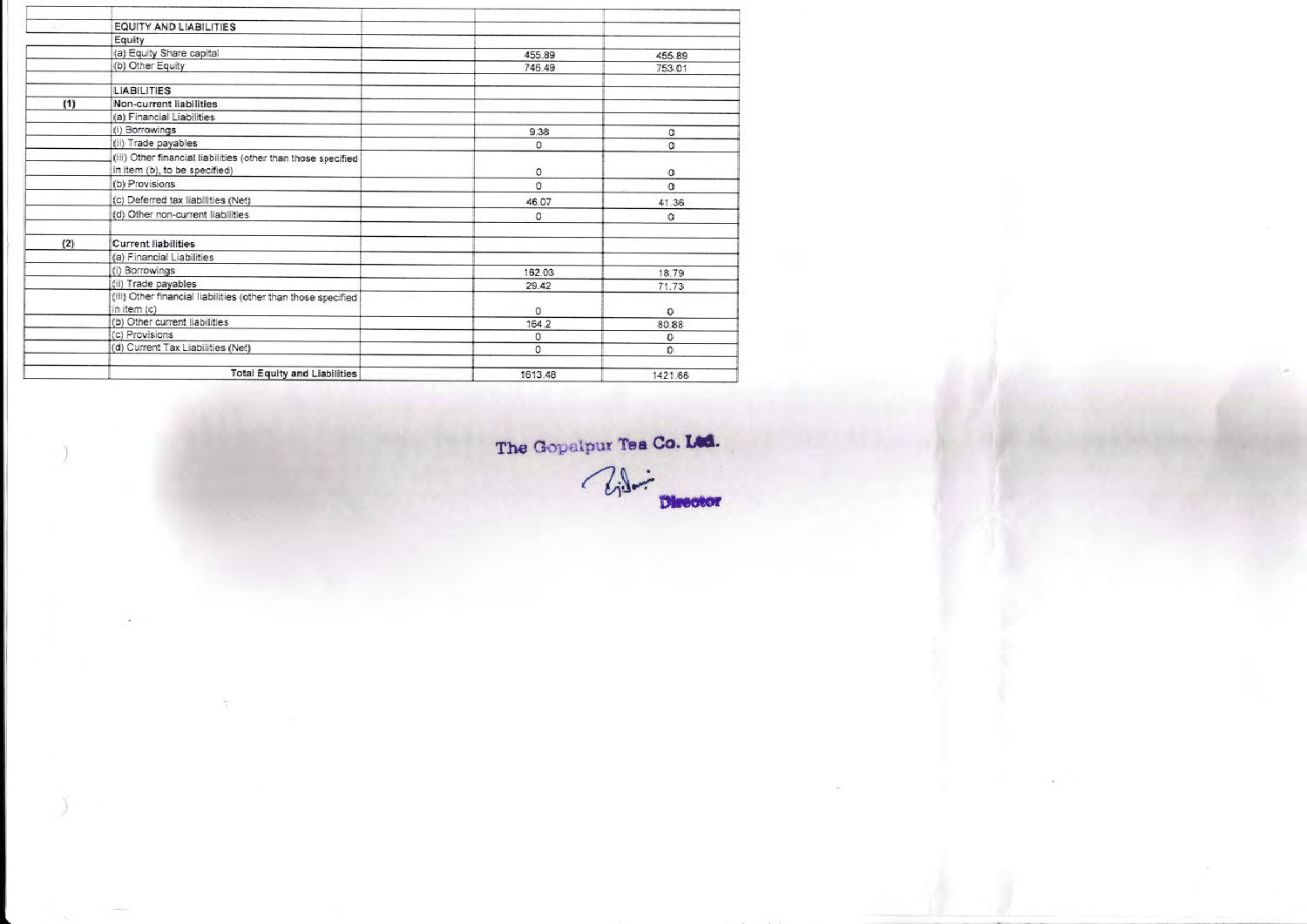# STATEMENT OF CHANGES IN EQUITY

Name of the Company THE GOPALPUR TEA CO. LTD. Balance Sheet as at 30/09/2016

| A. Equity Share Capital                             |                                                 | (Rupees in Lakhs)                          |  |  |  |
|-----------------------------------------------------|-------------------------------------------------|--------------------------------------------|--|--|--|
| Balance at the beginning of the reporting<br>period | Changes in equity share capital during the year | Balance at the end of the reporting period |  |  |  |
| 455.89                                              |                                                 | 455.89                                     |  |  |  |

**B.** Other Equity

|                                                                    | Share<br>application<br>money<br>pending<br>allotment | Equity<br>component<br>of<br>compound<br>financial<br>instruments | Reserves and Surplus |                                  |                                          | Debt                 | Equity                                                                   |                                           |                                                   | Exchange<br>differences | Other items                                                                      |                                                            |                                                   |                |
|--------------------------------------------------------------------|-------------------------------------------------------|-------------------------------------------------------------------|----------------------|----------------------------------|------------------------------------------|----------------------|--------------------------------------------------------------------------|-------------------------------------------|---------------------------------------------------|-------------------------|----------------------------------------------------------------------------------|------------------------------------------------------------|---------------------------------------------------|----------------|
|                                                                    |                                                       |                                                                   | Capital<br>Reserve   | Securities<br>Premium<br>Reserve | Other<br>Reserves<br>(specify<br>nature) | Retained<br>Earnings | instruments<br>through<br>Other<br>Comprehensive Comprehensive<br>Income | Instruments<br>through<br>Other<br>Income | Effective<br>portion<br>of Cash<br>Flow<br>Hedges | Revaluation<br>Surplus  | on translating<br>the<br>financial<br>statements<br>of a<br>foreign<br>operation | of Other<br>Comprehensive<br>Income<br>(specify<br>nature) | Money<br>received<br>against<br>share<br>warrants | Total          |
| Balance at the<br>beginning of the<br>reporting period             | 0                                                     | $\Omega$                                                          | 0                    | 794.1                            | 0                                        | ٥                    | 0                                                                        | $\circ$                                   | 0                                                 | Û                       | ۵                                                                                | 0                                                          | 0                                                 |                |
| Changes in<br>accounting<br>policy or prior<br>period errors       |                                                       | ۵I                                                                |                      | $\Omega$                         | o                                        | Ω                    | 0                                                                        | 01                                        | 0                                                 | $\circ$                 | 0                                                                                | 0                                                          | 0                                                 | ٥l             |
| Restated<br>balance at the<br>beginning of the<br>reporting period | 0                                                     | $\Omega$                                                          | $\mathbf C$          | 0                                |                                          | ٥                    | 0                                                                        | $\Omega$                                  | $\Omega$                                          | 0                       | 0                                                                                | $\circ$                                                    | O                                                 | O              |
| Total<br>Comprehensive<br>Income for the<br>year                   | 0                                                     | o                                                                 | $\Omega$             | $\Omega$                         | $\circ$                                  | O                    | $\Omega$                                                                 | $\circ$                                   | $\Omega$                                          | 0                       | $\circ$                                                                          | $\circ$                                                    | $\mathbb{C}$                                      | 0              |
| Dividends                                                          | $\Omega$                                              | $\Omega$                                                          | $\Omega$             | $\Omega$                         | $\Omega$                                 | 0                    | $\Omega$                                                                 | $\Omega$                                  | $\Omega$                                          | $\circ$                 | $\circ$                                                                          | $\overline{0}$                                             | 0                                                 | $\overline{0}$ |
| Tra<br>to retained<br>.dmings                                      | $\Omega$                                              | $\Omega$                                                          | $\Omega$             | $\mathbf{0}$                     | 0 <sup>1</sup>                           | $\Omega$             | $\circ$                                                                  | $\circ$                                   | $\circ$                                           | $\circ$                 | $\circ$                                                                          | $\circ$                                                    | c                                                 | c              |
| Any other<br>change (to be<br>specified)                           | 0                                                     | $\Omega$                                                          | $\Omega$             | $\Omega$                         | C.                                       | o                    | $\Omega$                                                                 | 0                                         | $\circ$                                           | $\circ$                 | $\circ$                                                                          | $\circ$                                                    | $\circ$                                           | O              |
| Balance at the<br>end of the<br>conoding porod                     | n.                                                    | $\Omega$                                                          | n!                   | <b>7941</b>                      | $\Omega$                                 | $\Omega$             | $\Omega$                                                                 | $\Omega$                                  | $\Omega$                                          | $\circ$                 | $\circ$                                                                          | $\circ$                                                    | $\circ$                                           | 0              |

The Gopalpur Tee Co. Lad.

 $C_1$